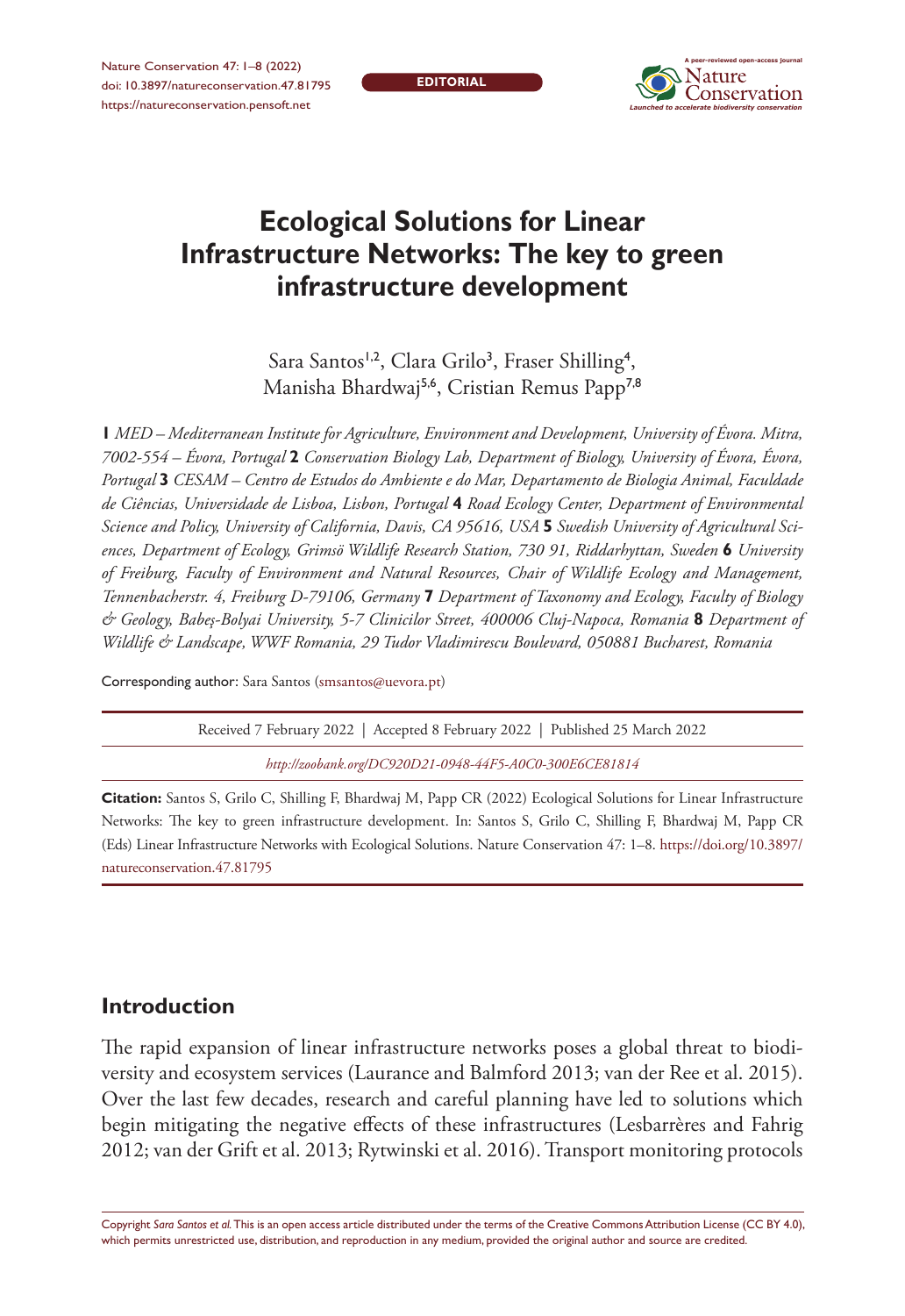and data are becoming more widely available, and novel actions are being tested and promoted (Vercayie and Herremans 2015; Schwartz et al. 2020). Robust protocols, landscape genetics, ecological connectivity modeling, remote sensing including GPS animal tracking, among other tools, are being frequently used in infrastructure planning and management (Balkenhol and Waits 2009; Carvalho et al. 2018; Shilling et al. 2020; Valerio et al. 2020; Zeller et al. 2020). The approach towards linear infrastructure planning is also transforming. Linear infrastructure-related habitats are increasingly valued for the biodiversity conservation opportunity they provide and have become a key contributor to Green Infrastructure development (Dániel-Ferreira et al. 2020; Ouédraogo et al. 2020). There is also a growing awareness of the need for coexistence between infrastructure and biodiversity, and citizens participate in this process (Périquet et al. 2018; Waetjen and Shilling 2018).

IENE (Infrastructure & Ecology Network Europe) is a network of experts on linear infrastructures (LI) and biodiversity from Europe and across the world. The main aim of IENE is to provide a platform to promote cross-boundary cooperation in research, mitigation and planning of LI (Seiler and Helldin 2015), facilitated by frequent national and international meetings. IENE organizes an international conference every two years, focusing on biodiversity and transportation (IENE 2021). These conferences provide a way to present innovative research, identify critical questions and problems, discuss ways to increase the efficiency of solutions, and improve communication among decision makers, planners, and researchers. IENE is also a founding member of the Global Congress on Linear Infrastructure and Environment, which brings together experts from every continent to discuss globally important issues of the interaction between linear infrastructure and the environment. Furthermore, IENE, together with other international transport and ecology conference organizations, the World Wide Fund for Nature (WWF) and the International Union for Conservation of Nature (IUCN), has helped to develop The Global Strategy for Ecologically Sustainable Transport and other Linear Infrastructure, a strategy to support biodiversity conservation and enhance ecological connectivity at the governance, policies, planning and implementation stages of transport projects around the world (Georgiadis et al. 2020).

The IENE2020 International Conference "LIFE LINES – Linear Infrastructure Networks with Ecological Solutions" aimed to improve environmental sustainability of infrastructure by bringing together and sharing the experiences of experts involved in the planning, research and administration of linear infrastructures around the world. The Conference focused on transportation infrastructures, but it also included other linear infrastructures, such as electric power lines. The Conference was held online from 12 to 14 January 2021, and was organized by the University of Évora, LIFE LINES project (LIFE14 NAT/PT/001081 [https://lifelines.uevora.pt/\)](https://lifelines.uevora.pt/), and IENE. The Conference was attended by over 300 participants from 31 countries, representing different stakeholders including ecologists, road and linear infrastructure technicians, NGOs, and policymakers. Participations were highly diverse, with 197 presentations, 13 workshops and two side events (LIFE SAFE CROSSING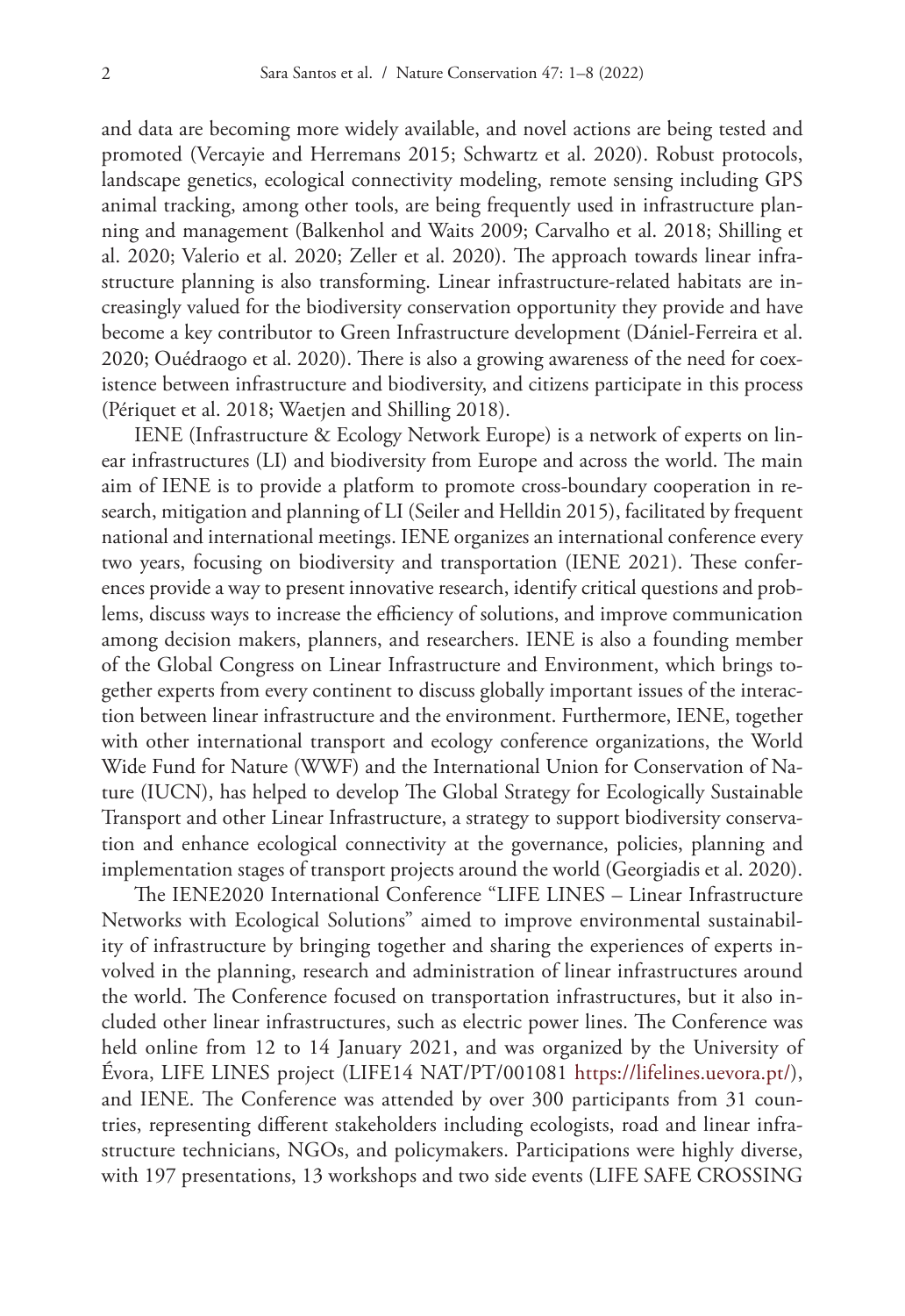workshop and LIFE LINES Final Seminar), covering several important topics such as: (1) Innovative Solutions for Linear Infrastructure Impact assessment, Mitigation and Monitoring; (2) Challenges and Opportunities for Infrastructure-Related Habitats; (3) Linear Infrastructure Ecology; (4) Citizen Science and the Involvement of Civil Society; and (5) Legislation and Policy (IENE 2020 Organising and Programme committees, 2021).

#### **About this collection**

This Special Issue, entitled "Linear Infrastructure Networks with Ecological Solutions", is a collection of studies that address the main themes of the IENE 2020 conference. Fifteen papers in this volume present research carried out on linear infrastructures, namely roads (8 papers), railways (1 paper), roads and railways (3 papers), power lines (2 papers) and waterways (1 paper). These meaningful contributions were brought from Europe (11 papers), South America (1 paper), North America (2 papers) and Asia (1 paper), and discuss legislation and policy, wildlife-mortality patterns, citizen science, barrier effects, mitigation planning and testing the efficiency of mitigation.

Important insights on **legislation and policy** are highlighted by experiences from Germany and the Carpathians. Steege et al. (2022) present us with a review of projects, political programmes, and progressive legislation on German federal waterways. While, Papp et al. (2022) provide specific recommendations to mainstream ecological connectivity into the planning and design of linear transport infrastructure to maintain the long-term viability of large carnivores in the Carpathians region. These studies contribute with guidance for other authorities striving towards similar goals.

The patterns of **wildlife mortality on roads (roadkill)** were assessed in Brazil, India and Greece. The roadkill of four mammal species were related with landscape use in Brazil. Generalist species such as the crab-eating fox (*Cerdocyon thous*) and the six-banded armadillo (*Euphractus sexcinctus*), showed higher roadkill probabilities in human-modified regions; however, habitat specialist mammals, such as the giant anteater (*Myrmecophaga tridactyla*) and the collared-anteater (*Tamandua tetradactyla*), showed higher roadkill risk with increasing fragmentation of forest or savanna areas, respectively (Cirino et al. 2022). From India, Sur et al. (2022) present the first patterns of vertebrate roadkill assessed in a National Park, demonstrating that roadkill rates were highest during the monsoon season, particularly for amphibians. The analysis of long-term mortality of the brown bear (*Ursus arctos*) in Greece revealed 60% of roadkills were concentrated in four hotspots, occurring most often in periods of increased animal mobility, under poor light conditions and reduced visibility (Psaralexi et al. 2022). All of these results are crucial for identifying the risk to different taxonomic groups, and defining proper mitigation measures specific to each region and communities.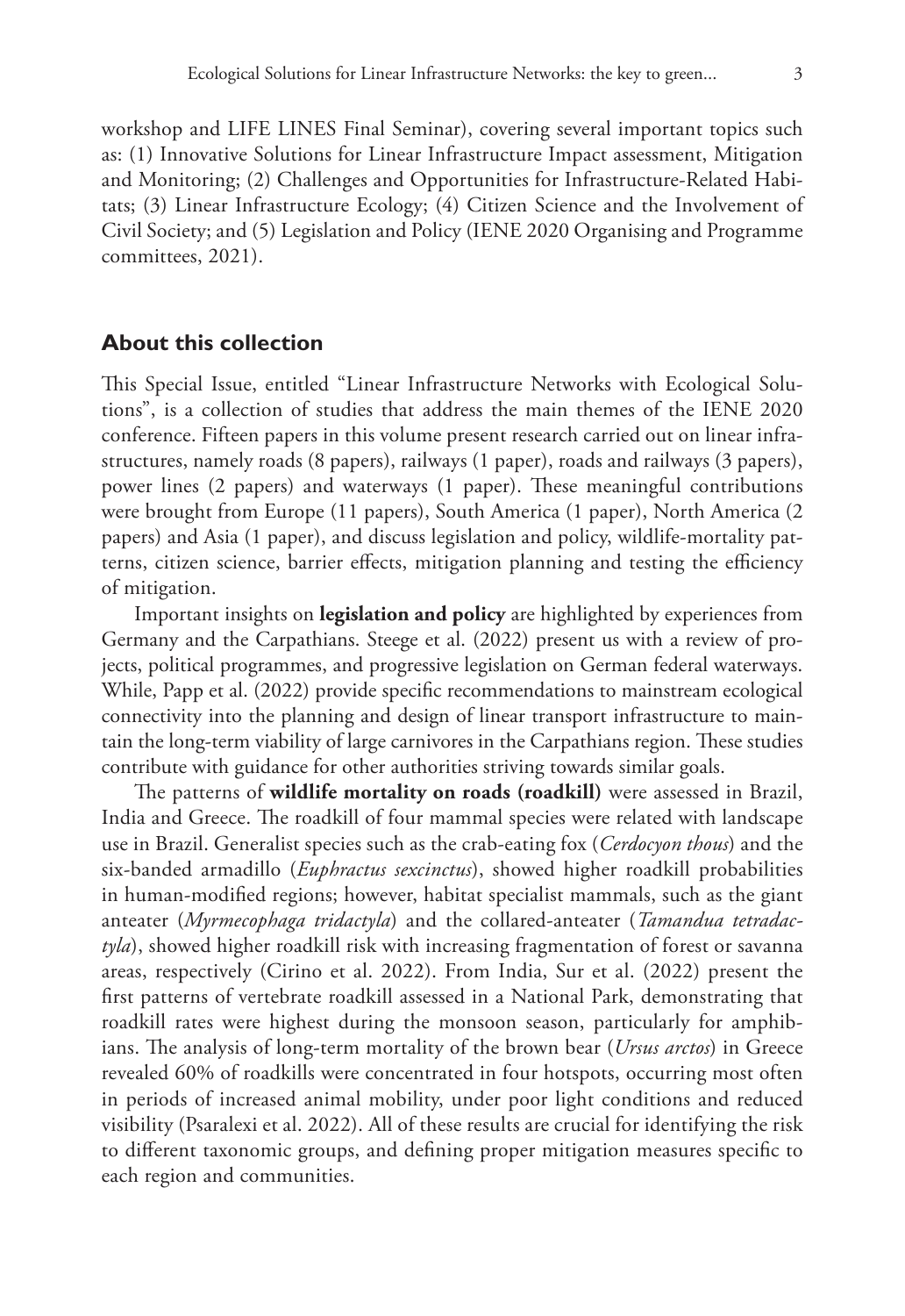There is an interesting contribution from a **citizen science** project from Belgium, which collected almost 90,000 roadkill records in 12 years. Although collected roadkill data was biased towards larger and more charismatic species, the data suggests that the number of roadkill is decreasing in recent years (Swinnen et al. 2022). This contribution highlights the benefit of getting the public to actively participate in biodiversity conservation.

The role of species behaviour on the **barrier effect of roads** was studied in Portugal. Roads were a behavioural barrier to the movement of small-sized carnivores, although they also take advantage of road proximity as feeding areas (Ferreira et al. 2022). In another study, Fernandes et al. (2022) also found Cabrera voles (*Microtus cabrerae*), an endangered small mammal, had different space use and movement patterns when living on road verges compared to living away from the road. Both studies highlight the need to integrate species behaviour into road permeability projects.

There were also novel approaches to inform **mitigation planning** on roads, railways and powerlines. Helldin (2022) discusses the advantages and disadvantages of single large crossing structures versus several small crossing structures for decreasing barrier effects of roads and railways on wildlife. This debate is of utmost importance as this knowledge improves the efficiency of mitigation planning and the communication between environmental planners and transport agencies. Bird distribution data was used in spatial models to derive a high-resolution map of risks of collisions between birds and power lines across Belgium, identifying locations where mitigation measures should be placed (Paquet et al. 2022). Both of the above approaches can be applied to different contexts, improving spatial planning and design for mitigation across linear infrastructure networks.

The final theme of the papers in this collection focuses on the **effectiveness of mitigation measures,** giving practical recommendations on specific strategies. Accommodating co-use by wildlife and humans may be possible when the mammal species are tolerant of human presence; however, wildlife passages intended to be used by species that are sensitive to human presence should avoid human co-use (Warnock-Juteau et al. 2022). Commonly implemented wire netting fences are not efficient at stopping small animals from climbing over and onto the roadway, thus fences made of alternative materials (e.g., concrete, PVC) may be more efficient (Conan et al. 2022). Short fencing segments can increase the risk of Florida Key deer (*Odocoileus virginianus clavium*) vehicle collisions, especially near fence-ends, thus mitigation measures must be implemented on an appropriate scale to be effective (Huijser and Begley 2022). Wildlife warning reflectors are not an effective method to modify roe deer (*Capreolus capreolus*) behaviour and reduce risk of wildlife-train collisions (Jasińska et al. 2022). Similar results were found from deflectors used to reduce bird-power line collisions (Kornhuber et al. 2022). These authors recommend the use of the animal deflector to a polymeric insulator, since no danger to small birds and small animals could be identified. However, more research and tests on different insulator types need to be conducted before solid recommendations can be made. Testing of mitigation strategies allows for their limitations to be identified and provides a foundation for improving the techniques.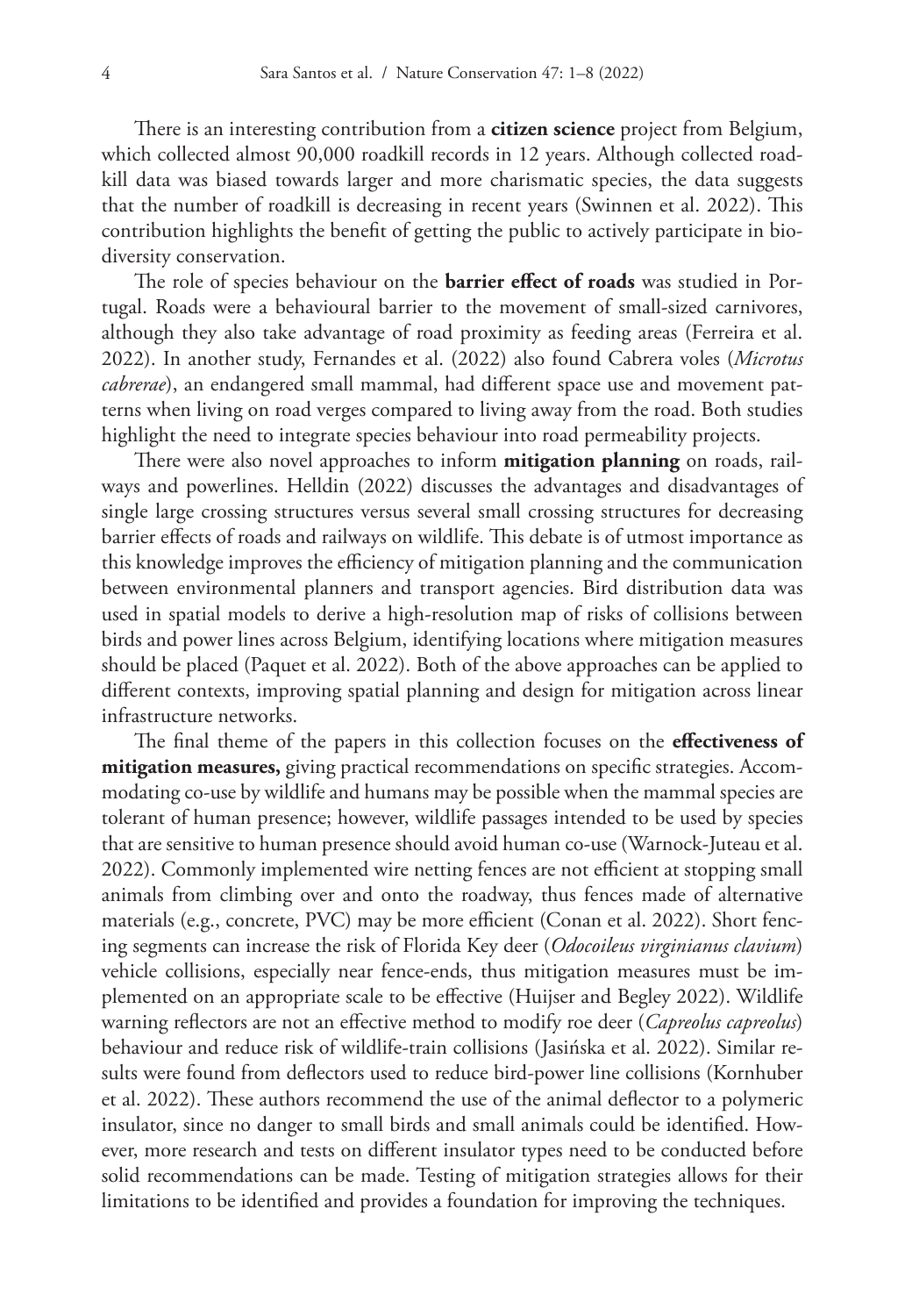#### **Conference conclusions**

The IENE 2020 International Conference presented the impacts and opportunities that Linear Infrastructure brings to nature conservation, allowed the discussion of successes and failures in mitigation and monitoring, and showed novel approaches to harmonize infrastructures and the surrounding environment. The contents of this volume underlines how important ecological solutions are to minimize the negative impacts of Linear Infrastructure and to achieve increasingly greener infrastructures.

#### **Acknowledgements**

We wish to thank all colleagues who presented their important work at IENE2020 and to those who also submitted their works to this Special Issue. Thanks to the reviewers for offering their time and constructive suggestions. We additionally thank the Editorial Office of Nature Conservation, and especially to Boriana Ovcharova, the Managing Editor, for their kind assistance during the entire process. We are also grateful to the University of Évora, LIFE LINES project (LIFE14 NAT / PT / 001081), and IENE - Infrastructure and Ecology Network Europe.

### **References**

- Balkenhol N, Waits LP (2009) Molecular road ecology: Exploring the potential of genetics for investigating transportation impacts on wildlife. Molecular Ecology 18(20): 4151–4164. <https://doi.org/10.1111/j.1365-294X.2009.04322.x>
- Carvalho F, Lourenço A, Carvalho R, Alves PC, Mira A, Beja P (2018) The effects of a motorway on movement behaviour and gene flow in a forest carnivore: Joint evidence from road mortality, radio tracking and genetics. Landscape and Urban Planning 178: 217–227. <https://doi.org/10.1016/j.landurbplan.2018.06.007>
- Cirino DW, Lupinetti-Cunha A, Freitas CH, de Freitas SR (2022) Do the roadkills of different mammal species respond the same way to habitat and matrix? In: Santos S, Grilo C, Shilling F, Bhardwaj M, Papp CR (Eds) Linear Infrastructure Networks with Ecological Solutions. Nature Conservation 47: 65–85. [https://doi.org/10.3897/natureconserva](https://doi.org/10.3897/natureconservation.47.73010)[tion.47.73010](https://doi.org/10.3897/natureconservation.47.73010)
- Conan A, Fleitz J, Garnier L, Le Brishoual M, Handrich Y, Jumeau J (2022) Effectiveness of wire netting fences to prevent animal access to road infrastructures: an experimental study on small mammals and amphibians. In: Santos S, Grilo C, Shilling F, Bhardwaj M, Papp CR (Eds) Linear Infrastructure Networks with Ecological Solutions. Nature Conservation 47: 271–281.<https://doi.org/10.3897/natureconservation.47.71472>
- Dániel-Ferreira J, Bommarco R, Wissman J, Öckinger E (2020) Linear infrastructure habitats increase landscape-scale diversity of plants but not of flower-visiting insects. Scientific Reports 10(1): e21374. <https://doi.org/10.1038/s41598-020-78090-y>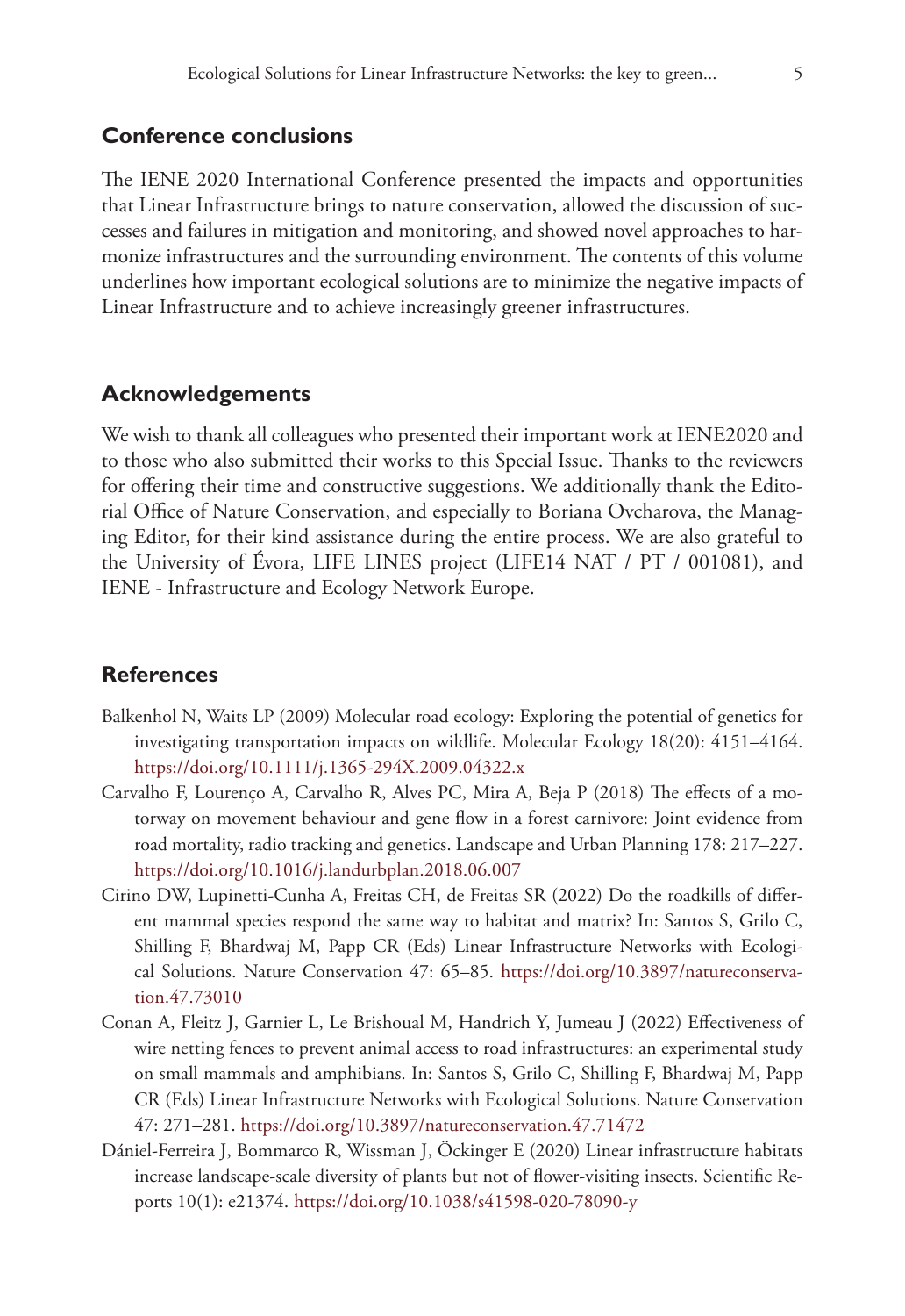- Fernandes N, Ferreira EM, Pita R, Mira A, Santos SM (2022) The effect of habitat reduction by roads on space use and movement patterns of an endangered species, the Cabrera vole *Microtus cabrerae*. In: Santos S, Grilo C, Shilling F, Bhardwaj M, Papp CR (Eds) Linear Infrastructure Networks with Ecological Solutions. Nature Conservation 47: 177–196. <https://doi.org/10.3897/natureconservation.47.71864>
- Ferreira EM, Valerio F, Medinas D, Fernandes N, Craveiro J, Costa P, Silva JP, Carrapato C, Mira A, Santos SM (2022) Assessing behaviour states of a forest carnivore in a roaddominated landscape using Hidden Markov Models. In: Santos S, Grilo C, Shilling F, Bhardwaj M, Papp CR (Eds) Linear Infrastructure Networks with Ecological Solutions. Nature Conservation 47: 155–175.<https://doi.org/10.3897/natureconservation.47.72781>
- Georgiadis L, et al. (Coord.) (2020) A Global Strategy for Ecologically Sustainable Transport and other Linear Infrastructure. IENE, ICOET, ANET, ACLIE, WWF, IUCN, Paris, 24 pp. [https://www.iene.info/content/uploads/2020Dec\\_TheGlobalStrategy90899.pdf](https://www.iene.info/content/uploads/2020Dec_TheGlobalStrategy90899.pdf)
- Helldin JO (2022) Are several small wildlife crossing structures better than a single large? Arguments from the perspective of large wildlife conservation. In: Santos S, Grilo C, Shilling F, Bhardwaj M, Papp CR (Eds) Linear Infrastructure Networks with Ecological Solutions. Nature Conservation 47: 197–213.<https://doi.org/10.3897/natureconservation.47.67979>
- Huijser MP, Begley JS (2022) Implementing wildlife fences along highways at the appropriate spatial scale: A case study of reducing road mortality of Florida Key deer. In: Santos S, Grilo C, Shilling F, Bhardwaj M, Papp CR (Eds) Linear Infrastructure Networks with Ecological Solutions. Nature Conservation 47: 283–302. [https://doi.org/10.3897/nature](https://doi.org/10.3897/natureconservation.47.72321)[conservation.47.72321](https://doi.org/10.3897/natureconservation.47.72321)
- IENE (2020) Organising and Programme committees 2021. IENE 2020 International Conference – LIFE LINES – Linear Infrastructure Networks with Ecological Solutions. Abstract Book. January 12–14, 2021, Universidade de Évora.<https://www.iene2020.info/index.html>
- IENE (2021) IENE Infrastructure & Ecology Network Europe. [https://www.iene.info/iene/](https://www.iene.info/iene/iene-today/) [iene-today/](https://www.iene.info/iene/iene-today/)
- Jasińska KD, Babińska-Werka J, Krauze-Gryz D (2022) A test of wildlife warning reflectors as a way to reduce risk of wildlife-train collisions. In: Santos S, Grilo C, Shilling F, Bhardwaj M, Papp CR (Eds) Linear Infrastructure Networks with Ecological Solutions. Nature Conservation 47: 303–316. <https://doi.org/10.3897/natureconservation.47.73052>
- Kornhuber S, Pampel H-P, Görlich J, Leiblein-Wild M, Jöckle C (2022) Preliminary results on the bird protection effectiveness of animal deflectors on railway overhead lines based on electrical current evaluation. In: Santos S, Grilo C, Shilling F, Bhardwaj M, Papp CR (Eds) Linear Infrastructure Networks with Ecological Solutions. Nature Conservation 47: 317–333.<https://doi.org/10.3897/natureconservation.47.70704>
- Laurance WF, Balmford A (2013) Land use: A global map for road building. Nature 495(7441): 308–309.<https://doi.org/10.1038/495308a>
- Lesbarrères D, Fahrig L (2012) Measures to reduce population fragmentation by roads: What has worked and how do we know? Trends in Ecology & Evolution 27(7): 374–380. [https://](https://doi.org/10.1016/j.tree.2012.01.015) [doi.org/10.1016/j.tree.2012.01.015](https://doi.org/10.1016/j.tree.2012.01.015)
- Ouédraogo DY, Villemey A, Vanpeene S, Coulon A, Azambourg V, Hulard M, Guinard E, Bertheau Y, Flamerie De Lachapelle F, Rauel V, Le Mitouard E, Jeusset A, Vargac M, Witté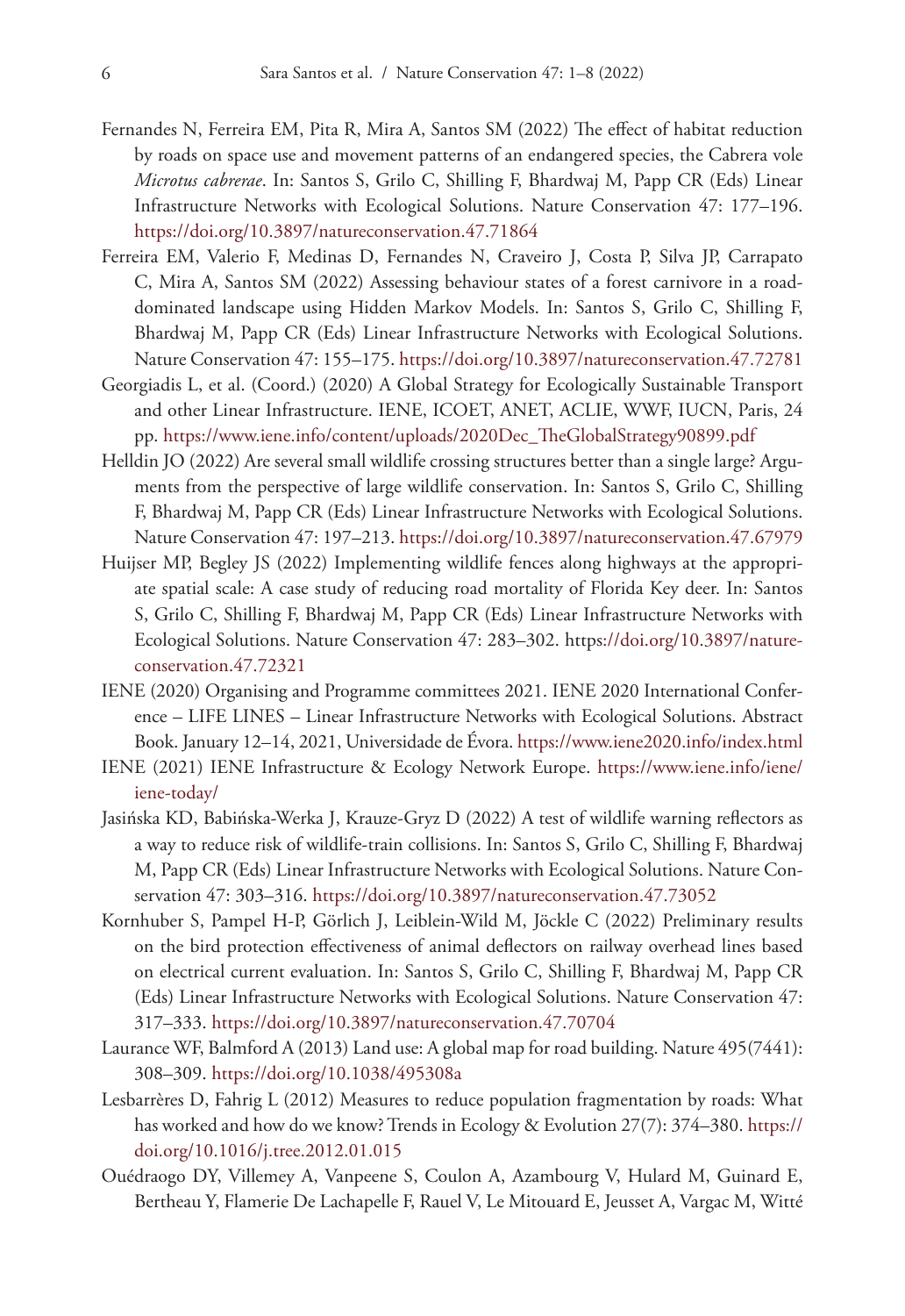I, Jactel H, Touroult J, Reyjol Y, Sordello R (2020) Can linear transportation infrastructure verges constitute a habitat and/or a corridor for vertebrates in temperate ecosystems? A systematic review. Environmental Evidence 9(1): e13. [https://doi.org/10.1186/s13750-](https://doi.org/10.1186/s13750-020-00196-7) [020-00196-7](https://doi.org/10.1186/s13750-020-00196-7)

- Papp C-R, Dostál I, Hlaváč V, Berchi GM, Romportl D (2022) Rapid linear transport infrastructure development in the Carpathians: A major threat to the integrity of ecological connectivity for large carnivores. In: Santos S, Grilo C, Shilling F, Bhardwaj M, Papp CR (Eds) Linear Infrastructure Networks with Ecological Solutions. Nature Conservation 47: 35–63.<https://doi.org/10.3897/natureconservation.47.71807>
- Paquet J-Y, Swinnen K, Derouaux A, Devos K, Verbelen D (2022) Sensitivity mapping informs mitigation of bird mortality by collision with high-voltage power lines. In: Santos S, Grilo C, Shilling F, Bhardwaj M, Papp CR (Eds) Linear Infrastructure Networks with Ecological Solutions. Nature Conservation 47: 215–233. [https://doi.org/10.3897/natureconserva](https://doi.org/10.3897/natureconservation.47.73710)[tion.47.73710](https://doi.org/10.3897/natureconservation.47.73710)
- Périquet S, Roxburgh L, le Roux A, Collinson W (2018) Testing the value of citizen science for roadkill studies: A case study from South Africa. Frontiers in Ecology and Evolution 6: e15. <https://doi.org/10.3389/fevo.2018.00015>
- Psaralexi M, Lazarina M, Mertzanis Y, Michaelidou D-E, Sgardelis S (2022) Exploring 15 years of brown bear (*Ursus arctos*)-vehicle collisions in northwestern Greece. In: Santos S, Grilo C, Shilling F, Bhardwaj M, Papp CR (Eds) Linear Infrastructure Networks with Ecological Solutions. Nature Conservation 47: 105–119. [https://doi.org/10.3897/natureconserva](https://doi.org/10.3897/natureconservation.47.71348)[tion.47.71348](https://doi.org/10.3897/natureconservation.47.71348)
- Rytwinski T, Soanes K, Jaeger JAG, Fahrig L, Findlay CS, Houlahan J, van der Ree R, van der Grift EA (2016) How effective is road mitigation at reducing road-kill? A meta-analysis. PLoS ONE 11(11): e0166941.<https://doi.org/10.1371/journal.pone.0166941>
- Schwartz ALW, Shilling FM, Perkins SE (2020) The value of monitoring wildlife roadkill. European Journal of Wildlife Research 66(1): e18.<https://doi.org/10.1007/s10344-019-1357-4>
- Seiler A, Helldin J-O (2015) Greener transport infrastructure IENE 2014 International Conference. In: Seiler A, Helldin J-O (Eds) Proceedings of IENE 2014 International Conference on Ecology and Transportation, Malmö, Sweden. Nature Conservation 11: 5–12. <https://doi.org/10.3897/natureconservation.11.5458>
- Shilling F, Collinson W, Bil M, Vercayie D, Heigl F, Perkins SE, MacDougall S (2020) Designing wildlife-vehicle conflict observation systems to inform ecology and transportation studies. Biological Conservation 251: 108797.<https://doi.org/10.1016/j.biocon.2020.108797>
- Steege V, Engelbart D, Hädicke NT, Schäfer K, Wey JK (2022) Germany's federal waterways A linear infrastructure network for nature and transport. In: Santos S, Grilo C, Shilling F, Bhardwaj M, Papp CR (Eds) Linear Infrastructure Networks with Ecological Solutions. Nature Conservation 47: 15–33.<https://doi.org/10.3897/natureconservation.47.70732>
- Sur S, Saikia PK, Saikia MK (2022) Speed thrills but kills: A case study on seasonal variation in roadkill mortality on National Highway 715 (new) in Kaziranga-Karbi Anglong Landscape, Assam, India. In: Santos S, Grilo C, Shilling F, Bhardwaj M, Papp CR (Eds) Linear Infrastructure Networks with Ecological Solutions. Nature Conservation 47: 87–104. <https://doi.org/10.3897/natureconservation.47.73036>